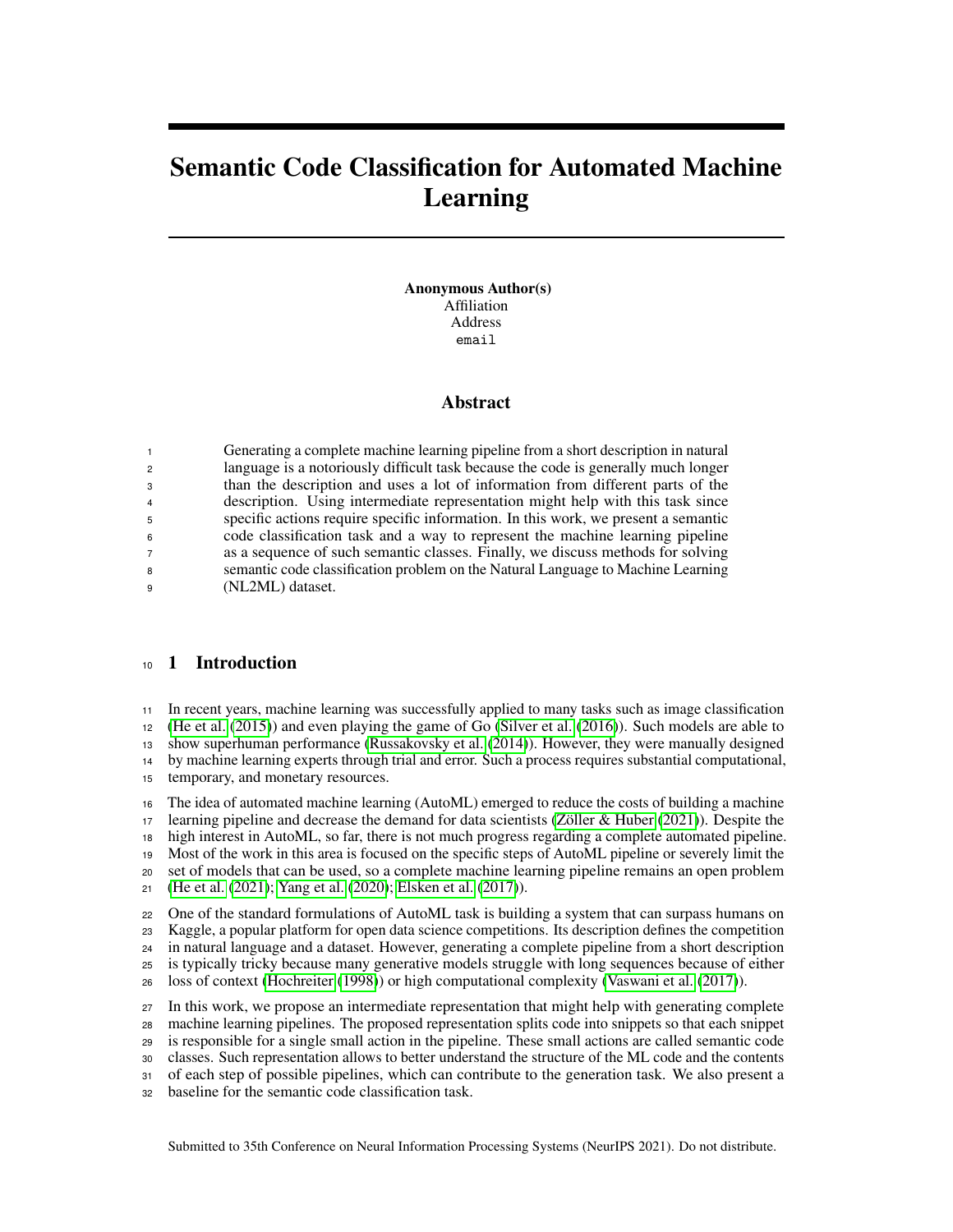## 33 2 Dataset

 Natural Language to Machine Learning (NL2ML) corpus is a collection of code blocks from Kaggle competition notebooks. It includes 101 071 different notebooks comprising 2 587 074 cells (or code block), which participants submitted to 266 Kaggle competitions. 4 748 of those code blocks have passed through manual assessment of its semantics. Each block is attributed to an upper-level category, which corresponds to a coarse meaning, and a second-level category, representing the finer semantic of that block. Publication of the corpus, along with the detailed description of the annotation process, is delayed due to legal considerations with Kaggle.

 The upper level categories attribute the general kind of code block. One block can be- long to a single category. Here is the list of possible values: Hypothesis, Environment, Data extraction, Exploratory data analysis, Data transform, Model train, Model evaluation, Model interpretation, Hyperparameter tuning, Visualization. The lower- level category represents a more specific type, for example, upper-level class Data transform contains such items as create dataframe, remove duplicates, correct missing values, feature engineering, filter and others.

 The dataset is very unbalanced (appendix [1\)](#page-7-0). Some simple classes (show table) are overrepresented because data contains many similar examples. At the same time, many classes (load data from zip, remove duplicates) are represented by less than 10 examples. Another difficulty is that data is heavily skewed because a large portion of the snippets came from the same competition; hence the snippets in the same class tend to be similar in general.

## 53 3 Code classification

#### 3.1 Baseline solution: SVM

- Support vector machines classifier was used as baseline solution because the method does not require
- a large amount of samples. The multiclass support is handled according to a one-vs-one scheme
- 57 [\(Chang & Lin](#page-5-5) [\(2011\)](#page-5-5)). Baseline F1-score is  $0.676 \pm 0.029$ .
- Due to the imbalance in the data, the F1-score was chosen as the target metric.

#### 3.2 Preprocessing

- All of the code blocks were modified according to PEP8 using a standard Python utility autopep8 to eliminate the problems with code-style differences.
- Comments have been removed from the code. Despite the fact that they can contain a lot of information about the blocks semantic type, their presence, as a rule, slightly degrades the quality of predictions. This is most likely because the content of the comments can be both useful and confusing. The text may contain information unrelated to the code block or unnecessary code that does not affect
- the semantic type.
- For tokenization, the Byte-pair encoding method was used [\(Sennrich et al.](#page-5-6) [\(2015\)](#page-5-6)). The tokenizer was trained using unlabeled data. The size of the dictionary used is 30,000 tokens; during the training,
- the BPE-Dropout regularization technique was used [\(Provilkov et al.](#page-5-7) [\(2019\)](#page-5-7)).
- This tokenization has proven to be quite helpful for many models. The names of entities in the
- program code can consist of several words, written together or through an underscore "\_". Splitting
- by the spaces cannot distinguish different words included in the names of entities, and breaking into
- n-grams may not be flexible since words in names can have different lengths. The BPE method was optimal because it can extract information about the donkeys that are often found in the names of
- entities.
- Term frequency-inverse document frequency (TF-IDF) was used as features for models. These
- statistics show the importance of the token in the document, given the context of the corpus.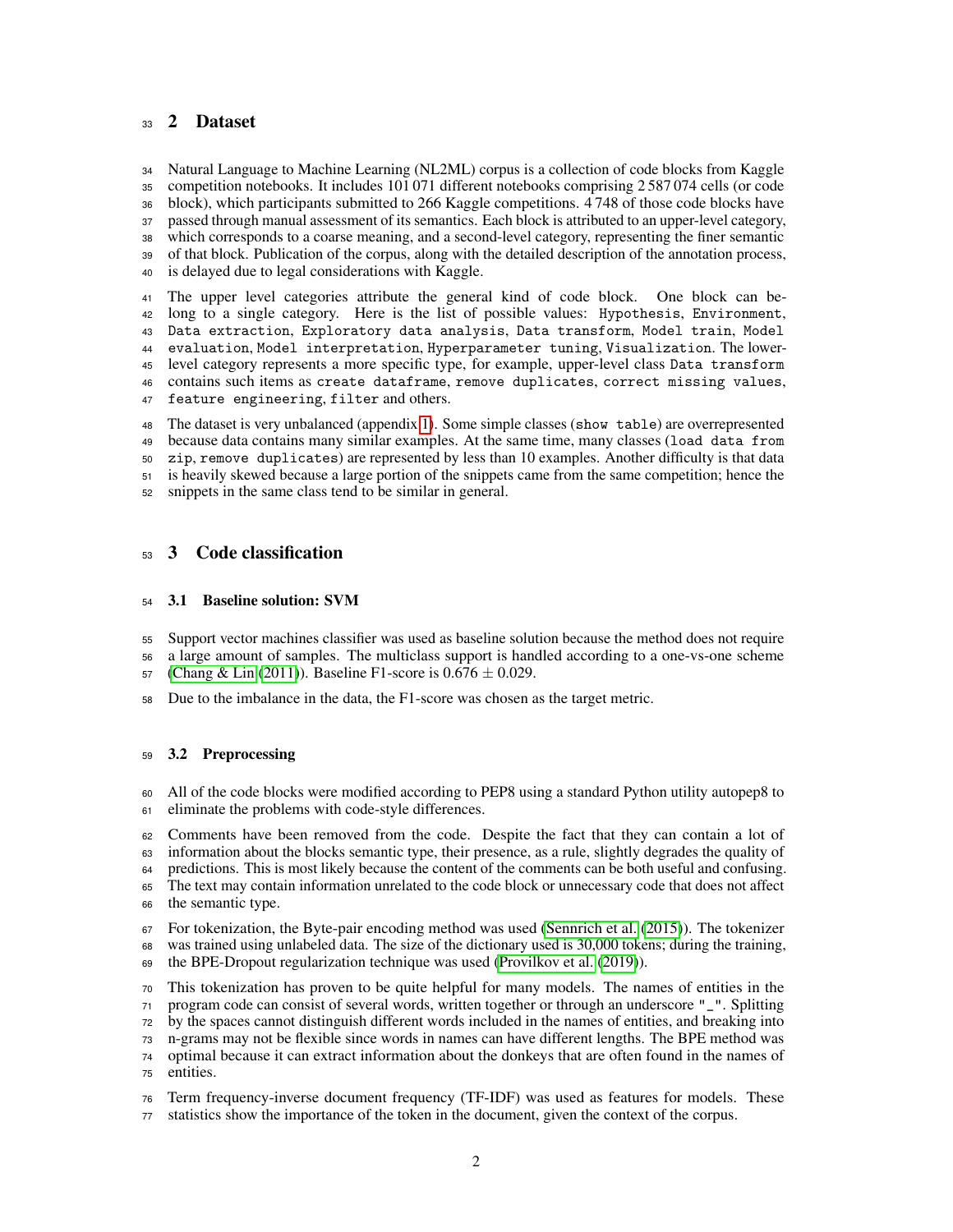#### 3.3 Naive Bayesian Classifier and NB-SVM

79 The Naive Bayesian Classifier (NB) is a probabilistic model based on Bayes' theorem. Let  $y$  be

80 the target variable, and  $x_1, \ldots, x_d$  be features. Then the probabilistic model approximates the conditional density:

$$
p(y|x_1, ..., x_d) = \frac{p(x_1, ..., x_d y)}{p(x_1, ..., x_d)}
$$

 Naive Bayesian Classifier is a common pre-neural network method for classifying text data. As a rule, it is assumed that the data has either a multinomial distribution or a Bernoulli distribution.

Since the dataset is unbalanced, estimates for the parameters of the multinomial distribution may be

 unstable, which negatively affects the quality of predictions. To combat this problem, a complemen-tary NB was proposed in [Rennie et al.](#page-5-8) [\(2003\)](#page-5-8).

The model with the Bernoulli distribution showed the best result among naive Bayesian classifiers.

88 This is because this model works best with short texts [\(Mccallum & Nigam](#page-5-9) [\(2001\)](#page-5-9)). Short texts predominate in the training dataset.

 Metrics for NB classifier are in rows Multinomial NB, Complementary NB, Bernoulli NB of table [2.](#page-4-0)

 NB classifier and SVM are often used as basic solutions in text classification problems. NB tends [t](#page-6-4)o perform better on shorter passages, while SVM works best on longer texts. The article [Wang](#page-6-4)

 [& Manning](#page-6-4) [\(2012\)](#page-6-4) discusses the composition of an NB classifier and SVM, which combines the advantages of both methods.

#### 3.4 Neural networks

 Neural networks are an important class of machine learning algorithms. It is due to neural networks that the quality of text data processing has been improved. Unfortunately, many advanced neural network architectures require a lot of training data. There was not too much data in this case, but it was possible to obtain relatively good results.

 There is not enough data to train vector representations, so frozen pretrained CodeBERT [\(Feng et al.](#page-5-10) [\(2020\)](#page-5-10)) was used. CodeBERT has several drawbacks that are worth noting. Firstly, the important thing is that this model uses its own tokenizer. The tokens used do not quite match the machine learning code as they were derived from more general code, which means that machine learning-specific tokens may be too rare to enter the dictionary. Secondly, CodeBERT was trained on the program code not only in Python3 but also in several other languages: JavaScript, Java, PHP, Ruby, Go. Due to this, the connection of tokens with machine learning is becoming even less.

 Another important point when training a neural network is the loss function, on which the success of the model depends a lot. The standard loss function in a classification problem is cross-entropy. Conventional cross-entropy is unstable to unbalanced data; the situation can be improved by adding weights for examples from different classes. Since there are a lot of classes, a vast number of hyperparameters appear, which is a big drawback since neural networks take a long time to learn.

For unbalanced data, there are alternative loss functions:

 1. Soft-F1. This loss function directly optimizes the target metric in the task at hand, which is a significant advantage. The critical drawback of this loss function is that it requires a sizeable mini-batch size. If the batch size is too small, rare classes will almost not be included in the batch, which is why the completeness and accuracy for such classes will often take large values. If there are many such rare classes, the loss function will be extremely close to the optimum, leading to the fact that learning does not occur. In the dataset, quite a few classes are containing less than 10 objects, which means that large batch size is required.

 2. Focal Loss. This loss function comes from computer vision [\(Lin et al.](#page-5-11) [\(2017\)](#page-5-11)). The main idea is to adaptively reduce the weight of objects for which the model determines the class correctly and confidently. Due to this, it is possible to learn patterns even in rare classes.

The following architectures were used: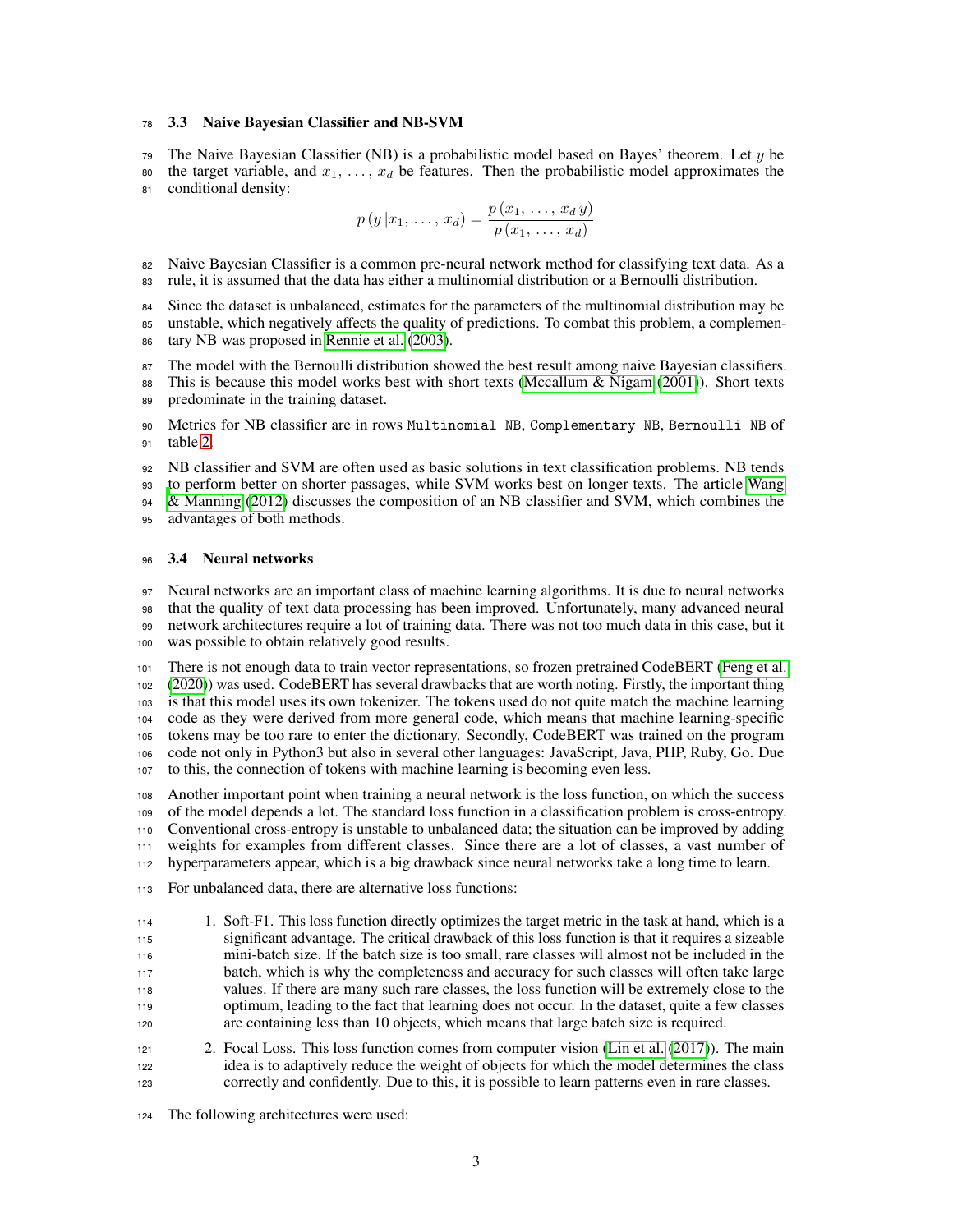| 125                     | 1. Recurrent neural network (RNN). GRU and LSTM were tried as a recurrent layer; the result   |
|-------------------------|-----------------------------------------------------------------------------------------------|
| 126                     | is approximately the same. The recurrent network is bi-directional since this configuration   |
| 127                     | usually gives the best result, allowing more context for the tokens. Row RNN in results table |
| 128                     | (2).                                                                                          |
| 129                     | The token sequence is fed into the inputs of the recurrent layer. The output goes through a   |
| 130                     | dense layer, GELU activation, dropout, and outputs probabilities through dense layer and      |
| 131                     | Softmax.                                                                                      |
| 132                     | Layer sizes are optimized with random search. The models with best scores uses a single       |
| 133                     | LSTM layer with hidden state size of 180 and a hidden fully connected layer of size 269.      |
| 134                     | The scheme is in appendix 2.                                                                  |
| 135                     | 2. RNN with additive attention (Bahdanau et al. (2014)). The model differs from the usual     |
| 136                     | RNN in only one layer: the attention layer added after the recurrent layer.                   |
| 137                     | The sizes of all layers were optimized using random search. The best model uses a single      |
| 138                     | LSTM layer with hidden state size of 100. After attention, there is a hidden fully connected  |
| 139                     | layer of size 135. The scheme of the model can be found in appendix 3.                        |
| $\cdot$ $\cdot$ $\cdot$ | A large of attention holes to identify the most important velves in a sequence which loods    |

 A layer of attention helps to identify the most important values in a sequence, which leads to a dramatic improvement in the result. Row RNN+Attention in results table [\(2\)](#page-4-0).

#### 3.5 Augmentation

 Since the marked-up data is insufficient, augmentation was used. However, it is necessary that the code remains compilable and belongs to the same semantic type after modifications.

 Many code blocks contain similar variable names (eg. "df", "train", "test"). They do not always provide additional information about the block type, but due to the frequency they are used by the classifier. Therefore, augmentation was applied, which masks some fraction of the variables in the block. The variables in code were found using AST trees and replaced by masks, each variable in a block with a different one.

 The augmentation was used with SVM and Attention RNN. Results are in rows SVM+Augmentation, RNN+Attention+Augmentation in table [\(2\)](#page-4-0).

#### 3.6 Hierarchy

 The structure by which the code snippets are classified is a two-level graph: the first is the general class of action, the second is what exactly is done in the block. Therefore, it was decided to implement this structure as a two-level classifier, where the upper vertex is predicted first, and then the lower by a separate classifier, already trained on specific objects belonging to the child vertices.

 The advantage of considering the upper classes separately is that in contrast to the original dataset, each class is represented by at least several dozen objects. At the same time, most of the very small original classes go into such a classification together with other small classes. Thus, the determination of their upper class is a more realistic task. If we correctly guessed the upper class, then small objects are likely to have no large competitors. However, if the class was identified incorrectly in the first step, the subsequent classification is guaranteed to be inaccurate.

 SVM was chosen as the lower classifier since the model demonstrated the best results in previous experiments, while the upper classifiers were

- 1. RNN containing a bidirectional LSTM, the vector representations were taken from the frozen pre-trained CodeBERT [\(Feng et al.](#page-5-10) [\(2020\)](#page-5-10)).
- 2. SVM

 In table [1](#page-4-1) the metrics of the upper level classifivation are presented. SVM achieved sufficient results. The overall results of hierarchy classifier are in [2](#page-4-0) - rows RNN + SVM Hierarchy, SVM + SVM Hierarchy - this method allowed to significantly improve metrics.

#### 3.7 Semi-supervised, pseudo labels

 Since the amount of labeled data is extremely small, it was decided to experiment with semi-supervised models that allow to use unlabelled data [\(Xie et al.](#page-6-5) [\(2019\)](#page-6-5)).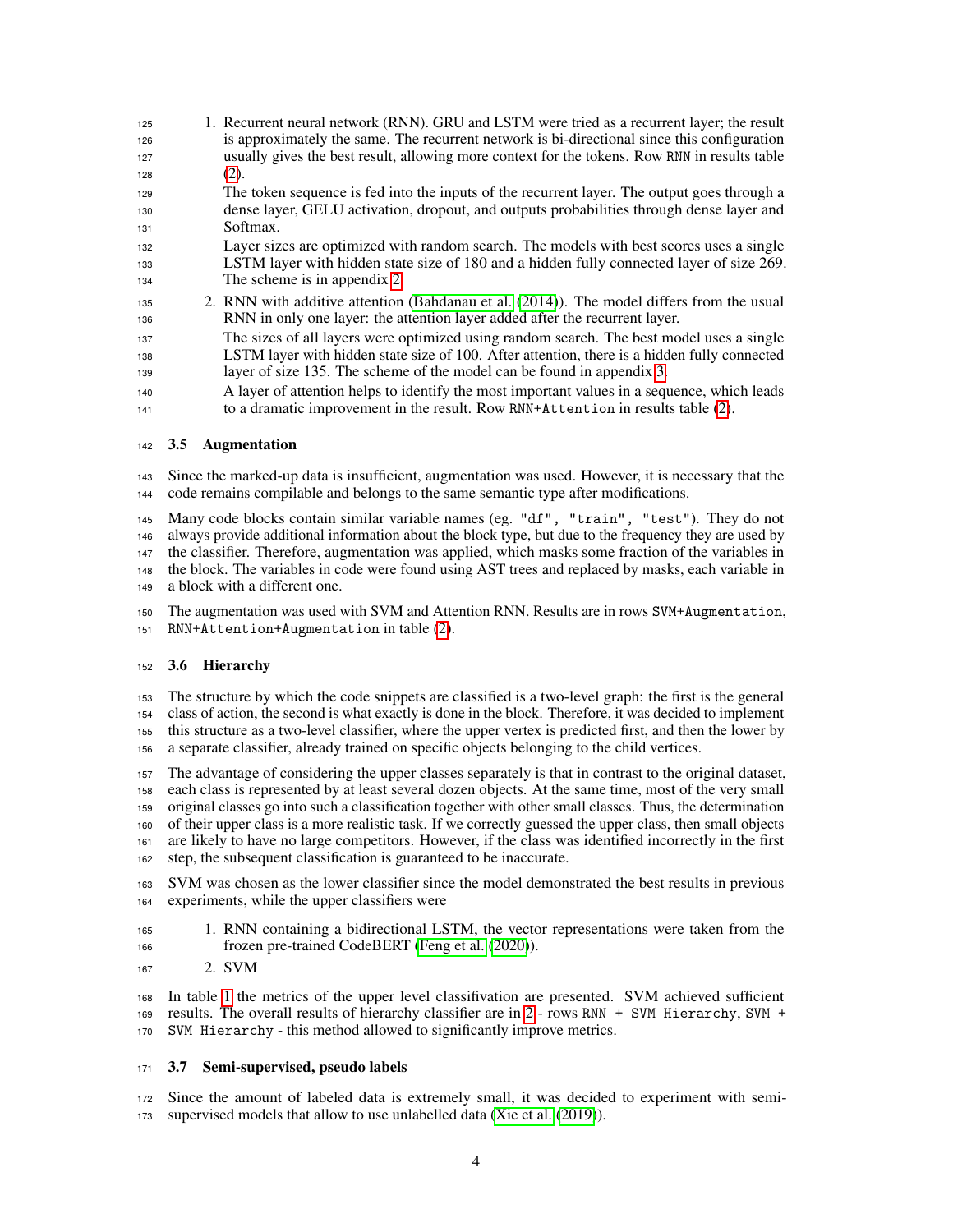<span id="page-4-1"></span>

|            | Metrics                 |       |  |
|------------|-------------------------|-------|--|
|            | Model F1-score Accuracy |       |  |
| <b>RNN</b> | 0.759                   | 0.773 |  |
| <b>SVM</b> | 0.937                   | 0.938 |  |

<sup>174</sup> First, we trained SVM model on the marked-up dataset. It's predictions on unlabeled data were used <sup>175</sup> as pseudo labels. Then another SVM model with separately selected hyperparameters was trained on

<sup>176</sup> pseudo-labeled data and a part of marked-up data. It was tested on the rest of the labeled data.

<sup>177</sup> We tested this approach using 20%, 40%, and 100% of unlabeled data. The results are in rows

<sup>178</sup> Pseudo labels 20%, Pseudo labels 40%, Pseudo labels 100% in table [\(2\)](#page-4-0).

## <sup>179</sup> 4 Results

 We evaluated models on marked-up code snippets of the NL2ML dataset. Several approaches demonstrated some improvements in metrics from the baseline solution. All of the resulting models are compared in the table [\(2\)](#page-4-0) by F1-score and accuracy. The best results are achieved by hierarchy and pseudo-labels models. The first one utilizes the knowledge of the classes structure, and the second one uses a great amount of unlabeled data.

<sup>185</sup> The target metrics were computed on a test dataset that contains 20 % of all labeled data. For each <sup>186</sup> model, we optimized hyperparameters with random search. For neural networks, we used a validation

<sup>187</sup> set that contains 20 % of labeled data. For other methods, we used cross-validation with 10 folds.

|                                  | <b>Metrics</b>    |                   |  |
|----------------------------------|-------------------|-------------------|--|
| Model                            | F1-score          | Accuracy          |  |
| SVM+Linear (Baseline)            | $0.676 \pm 0.029$ | $0.678 \pm 0.031$ |  |
| $SVM + Poly$                     | $0.620 \pm 0.033$ | $0.627 \pm 0.030$ |  |
| $SVM + RBF$                      | $0.672 \pm 0.031$ | $0.676 \pm 0.031$ |  |
| Multinomial NB                   | $0.561 \pm 0.031$ | $0.583 \pm 0.031$ |  |
| Complementary NB                 | $0.576 \pm 0.024$ | $0.587 \pm 0.023$ |  |
| <b>Bernoulli NB</b>              | $0.609 \pm 0.021$ | $0.623 \pm 0.026$ |  |
| <b>NBSVM</b>                     | $0.694 \pm 0.013$ | $0.704 \pm 0.015$ |  |
| NBSVM (binarization)             | $0.684 \pm 0.016$ | $0.694 \pm 0.015$ |  |
| NBSVM (bigrams)                  | $0.689 \pm 0.14$  | $0.697 \pm 0.14$  |  |
| <b>RNN</b>                       | 0.541             | 0.556             |  |
| $RNN + Attention$                | 0.639             | 0.648             |  |
| $SVM + Augmentation$             | $0.686 \pm 0.031$ | $0.696 \pm 0.029$ |  |
| $RNN +$ Attention + Augmentation | 0.638             | 0.652             |  |
| RNN + SVM Hierarchy              | 0.291             | 0.282             |  |
| SVM+SVM Hierarchy                | 0.741             | 0.744             |  |
| Pseudo labels 20 $\%$            | $0.713 \pm 0.014$ | $0.724 \pm 0.014$ |  |
| Pseudo labels 40 $\%$            | $0.727 \pm 0.016$ | $0.738 \pm 0.014$ |  |
| Pseudo labels $100\%$            | $0.755 \pm 0.03$  | $0.764 \pm 0.028$ |  |

<span id="page-4-0"></span>Table 2: Summary table of all the models and their results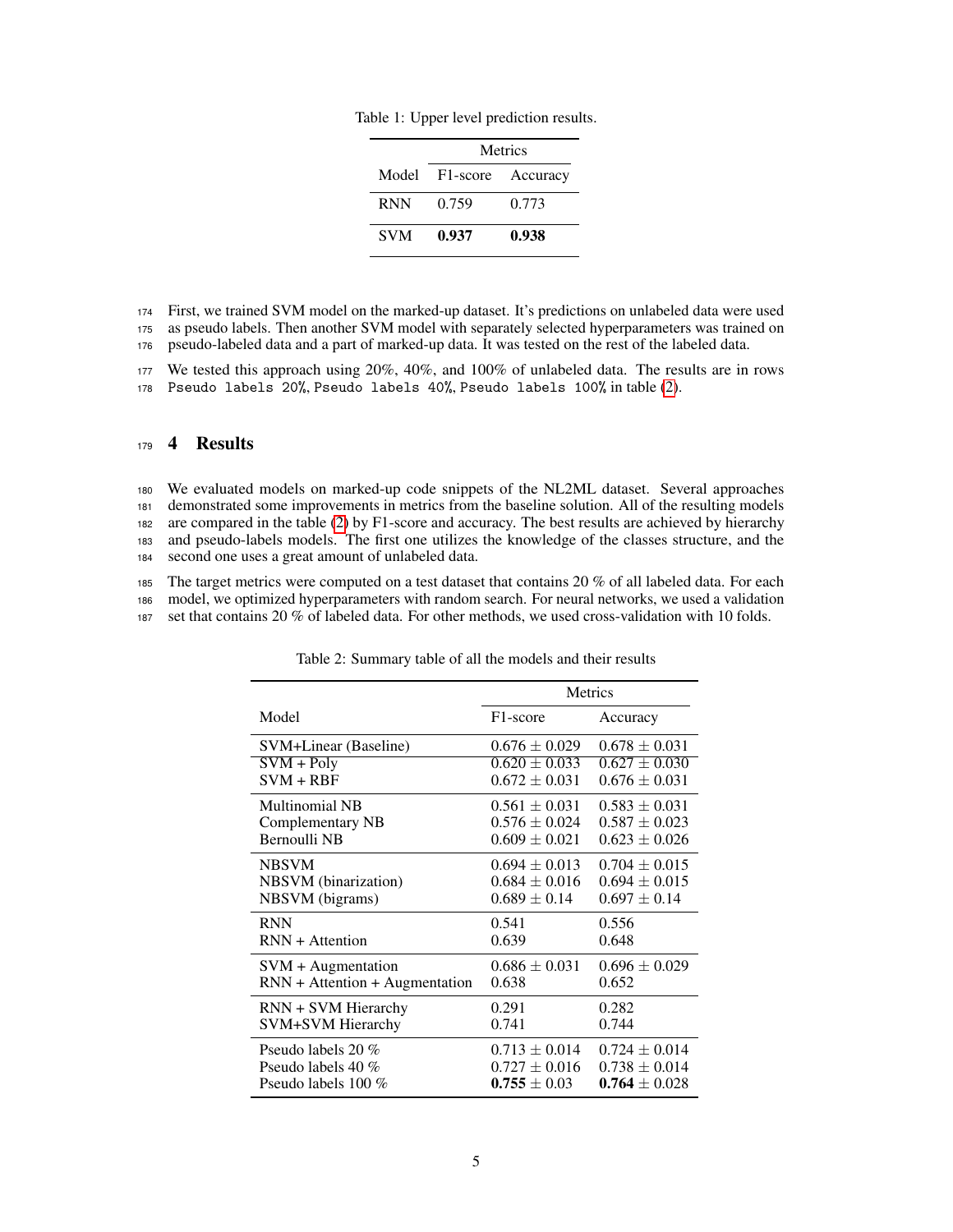## 5 Conclusion

 This paper compares methods for semantic classification of code snippets from NL2ML corpus, a large-scale dataset of data science-specific code harvested from Kaggle, the largest platform for data science competitions. The dataset includes only 4 748 manually labeled snippets.

 We provided detailed qualitative and quantitive comparisons of the used classification methods. The final proposed model demonstrated better results than the baseline SVM solution, which has an F1-score of 0.67. The method with the best F1-score of 0.755 is an SVM trained on pseudo-labels. The demonstrated results are significantly better than those obtained by solutions without Machine

196 Learning, which only achieve an F1-score of  $\approx 0.4$ .

 The proposed method allows to automatically markup a program code corpus with better accuracy and performance as well as effectively assess the quality of data science code in Python. We also

genuinely hope that this work can contribute to the development of the next generation of robust

AutoML systems as semantic classification provides an interlingua that can be used for translating

between natural and programming languages.

#### References

- <span id="page-5-12"></span> Dzmitry Bahdanau, Kyunghyun Cho, and Yoshua Bengio. Neural machine translation by jointly learning to align and translate. *arXiv preprint arXiv:1409.0473*, 2014.
- <span id="page-5-5"></span> Chih-Chung Chang and Chih-Jen Lin. Libsvm: a library for support vector machines. *ACM transactions on intelligent systems and technology (TIST)*, 2(3):1–27, 2011.
- <span id="page-5-3"></span> Thomas Elsken, Jan-Hendrik Metzen, and Frank Hutter. Simple and efficient architecture search for convolutional neural networks, 2017.
- <span id="page-5-10"></span> Zhangyin Feng, Daya Guo, Duyu Tang, Nan Duan, Xiaocheng Feng, Ming Gong, Linjun Shou, Bing Qin, Ting Liu, Daxin Jiang, and Ming Zhou. Codebert: A pre-trained model for programming and
- natural languages. *CoRR*, abs/2002.08155, 2020. URL <https://arxiv.org/abs/2002.08155>.
- <span id="page-5-0"></span> Kaiming He, Xiangyu Zhang, Shaoqing Ren, and Jian Sun. Deep residual learning for image recognition. *CoRR*, abs/1512.03385, 2015. URL <http://arxiv.org/abs/1512.03385>.
- <span id="page-5-2"></span> Xin He, Kaiyong Zhao, and Xiaowen Chu. Automl: A survey of the state-of-the-art. *Knowledge-Based Systems*, 212:106622, 2021.
- <span id="page-5-4"></span> Sepp Hochreiter. The vanishing gradient problem during learning recurrent neural nets and problem solutions. *International Journal of Uncertainty, Fuzziness and Knowledge-Based Systems*, 6: 107–116, 04 1998. doi: 10.1142/S0218488598000094.
- <span id="page-5-11"></span> Tsung-Yi Lin, Priya Goyal, Ross B. Girshick, Kaiming He, and Piotr Dollár. Focal loss for dense object detection. *CoRR*, abs/1708.02002, 2017. URL <http://arxiv.org/abs/1708.02002>.
- <span id="page-5-9"></span> Andrew Mccallum and Kamal Nigam. A comparison of event models for naive bayes text classifica-tion. *Work Learn Text Categ*, 752, 05 2001.
- <span id="page-5-7"></span> Ivan Provilkov, Dmitrii Emelianenko, and Elena Voita. Bpe-dropout: Simple and effective subword regularization. *CoRR*, abs/1910.13267, 2019. URL <http://arxiv.org/abs/1910.13267>.

<span id="page-5-8"></span> Jason D. M. Rennie, Lawrence Shih, Jaime Teevan, and David R. Karger. Tackling the poor assump- tions of naive bayes text classifiers. In *Proceedings of the Twentieth International Conference on International Conference on Machine Learning*, ICML'03, pp. 616–623. AAAI Press, 2003. ISBN 1577351894.

- <span id="page-5-1"></span> Olga Russakovsky, Jia Deng, Hao Su, Jonathan Krause, Sanjeev Satheesh, Sean Ma, Zhiheng Huang, Andrej Karpathy, Aditya Khosla, Michael S. Bernstein, Alexander C. Berg, and Li Fei- Fei. Imagenet large scale visual recognition challenge. *CoRR*, abs/1409.0575, 2014. URL <http://arxiv.org/abs/1409.0575>.
- <span id="page-5-6"></span> Rico Sennrich, Barry Haddow, and Alexandra Birch. Neural machine translation of rare words with subword units. *CoRR*, abs/1508.07909, 2015. URL <http://arxiv.org/abs/1508.07909>.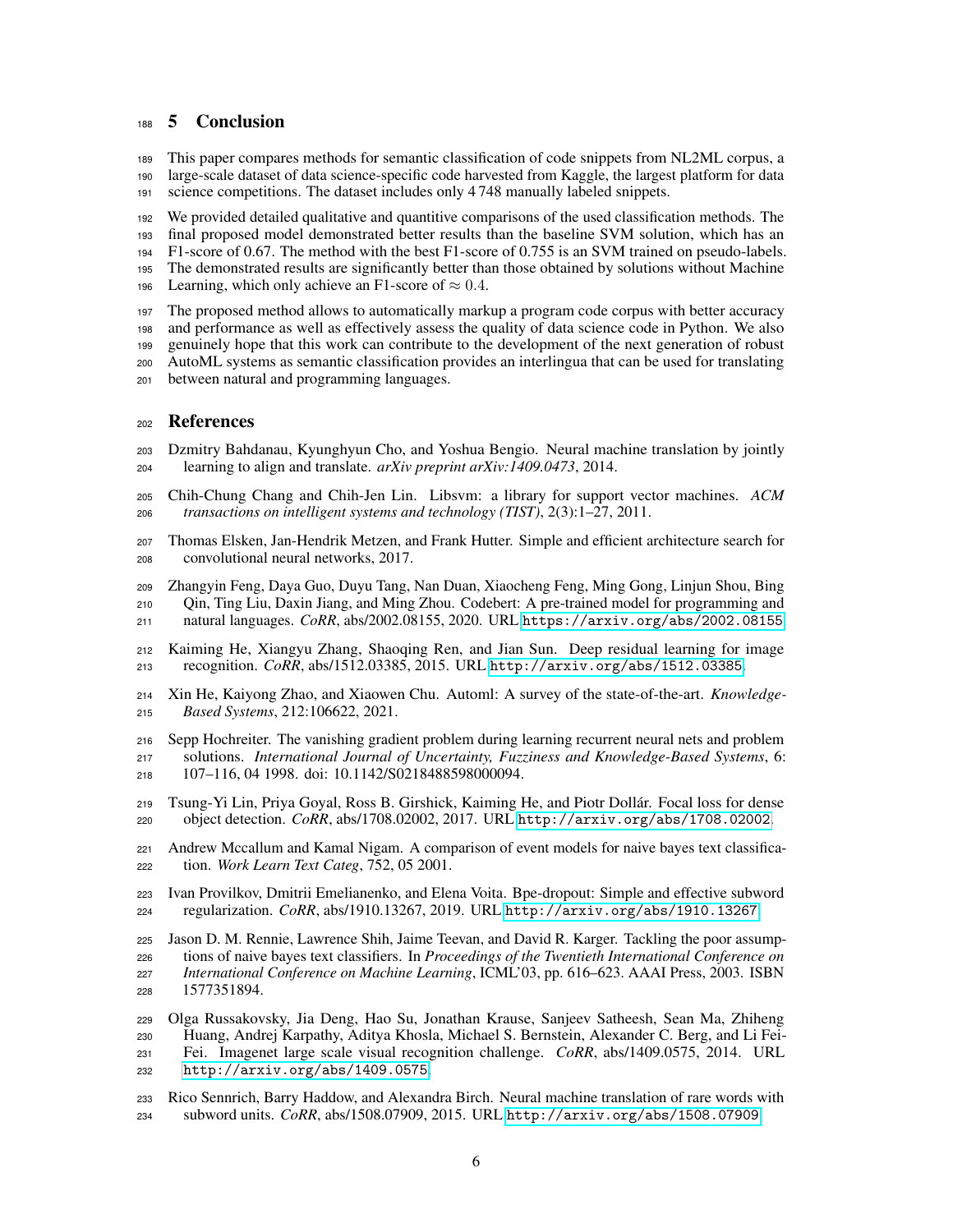<span id="page-6-0"></span> David Silver, Aja Huang, Chris J Maddison, Arthur Guez, Laurent Sifre, George Van Den Driessche, Julian Schrittwieser, Ioannis Antonoglou, Veda Panneershelvam, Marc Lanctot, et al. Mastering the game of go with deep neural networks and tree search. *nature*, 529(7587):484–489, 2016.

<span id="page-6-3"></span> Ashish Vaswani, Noam Shazeer, Niki Parmar, Jakob Uszkoreit, Llion Jones, Aidan N Gomez, Łukasz Kaiser, and Illia Polosukhin. Attention is all you need. In *Advances in neural information processing systems*, pp. 5998–6008, 2017.

<span id="page-6-4"></span> Sida Wang and Christopher Manning. Baselines and bigrams: Simple, good sentiment and topic classification. In *Proceedings of the 50th Annual Meeting of the Association for Computational Linguistics (Volume 2: Short Papers)*, pp. 90–94, Jeju Island, Korea, July 2012. Association for Computational Linguistics. URL <https://aclanthology.org/P12-2018>.

<span id="page-6-5"></span> Qizhe Xie, Eduard H. Hovy, Minh-Thang Luong, and Quoc V. Le. Self-training with noisy student improves imagenet classification. *CoRR*, abs/1911.04252, 2019. URL [http://arxiv.org/abs/](http://arxiv.org/abs/1911.04252) [1911.04252](http://arxiv.org/abs/1911.04252).

<span id="page-6-2"></span> Chengrun Yang, Jicong Fan, Ziyang Wu, and Madeleine Udell. Automl pipeline selection: Efficiently navigating the combinatorial space. In *Proceedings of the 26th ACM SIGKDD International Conference on Knowledge Discovery & Data Mining*, KDD '20, pp. 1446–1456, New York, NY, USA, 2020. Association for Computing Machinery. ISBN 9781450379984. doi: 10.1145/3394486.

3403197. URL <https://doi.org/10.1145/3394486.3403197>.

<span id="page-6-1"></span> Marc-André Zöller and Marco F Huber. Benchmark and survey of automated machine learning frameworks. *Journal of Artificial Intelligence Research*, 70:409–472, 2021.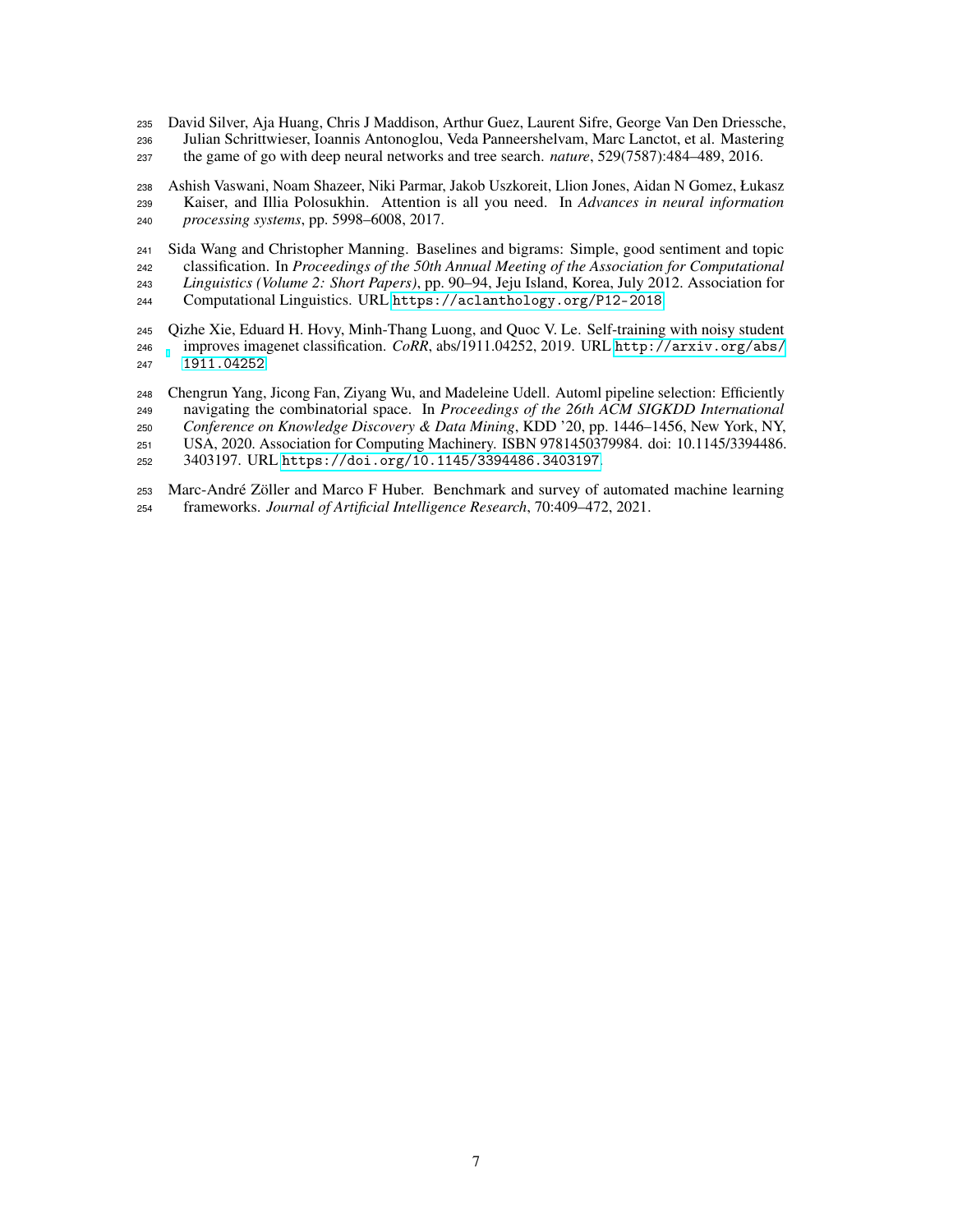## A Distribution of snippets by semantic types



<span id="page-7-0"></span>Figure 1: The distribution of labeled snippets by semantic types.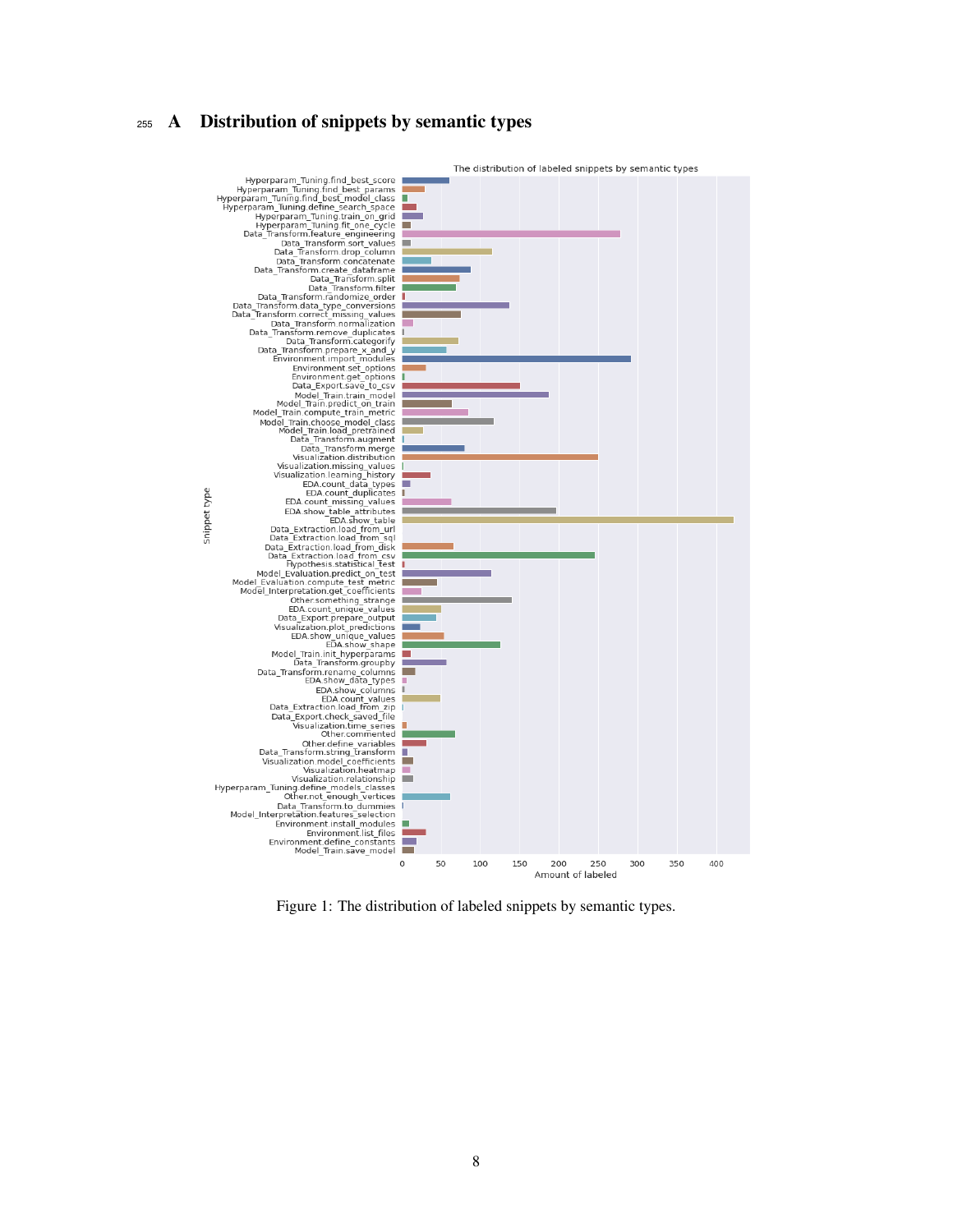## <sup>256</sup> B Architectures of neural nets



<span id="page-8-0"></span>Figure 2: Architecture of recurrent neural network



<span id="page-8-1"></span>Figure 3: Architecture of recurrent neural network with attention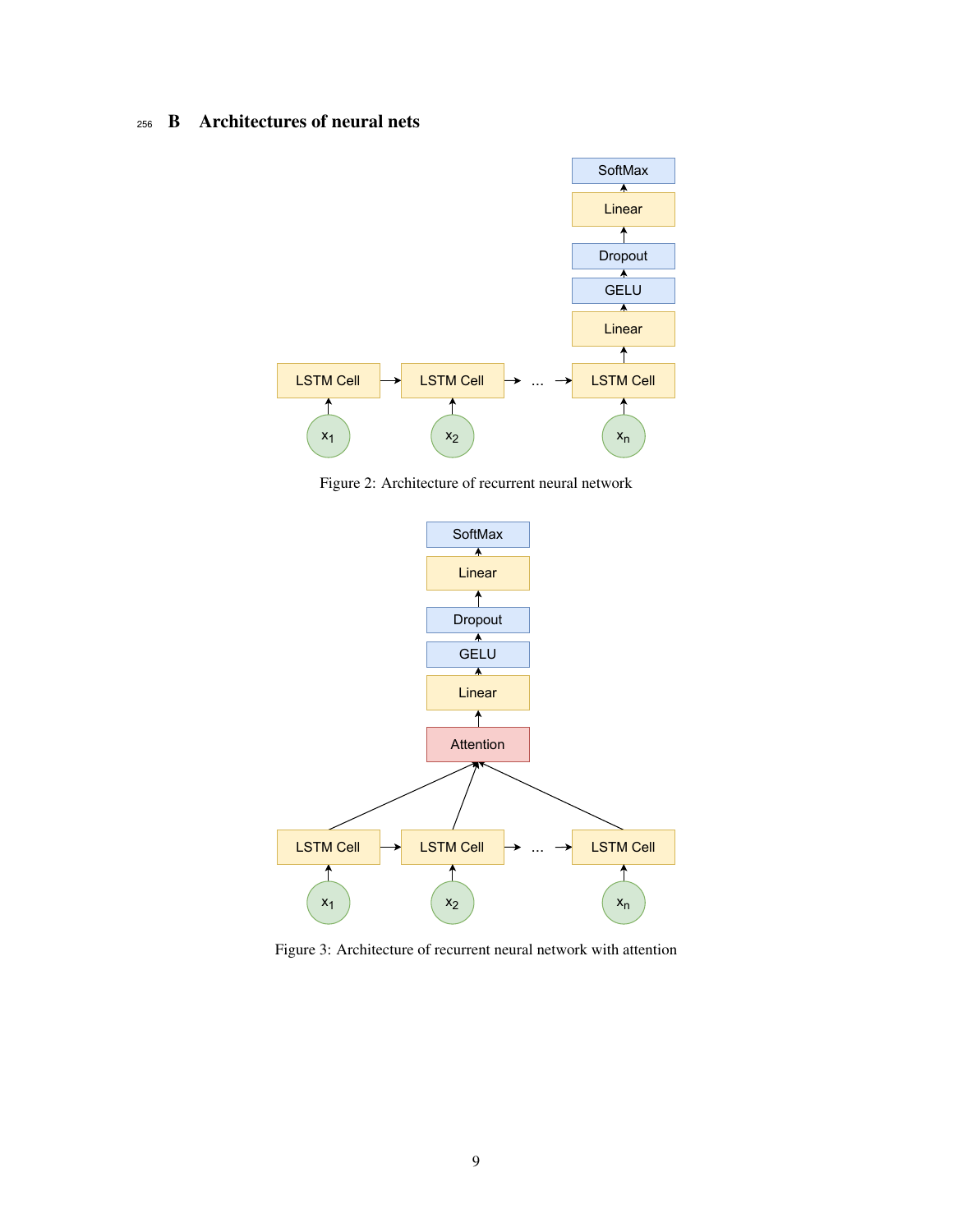## <sup>257</sup> C Code snippets

| <b>Semantic class</b>           | <b>Example</b>                                                                                                                                                                 |
|---------------------------------|--------------------------------------------------------------------------------------------------------------------------------------------------------------------------------|
| Data_Transform.drop_column      | $train_d f. drop('Date', in place=True, axis=1)$<br>$test_d$ f . drop ("Date", inplace=True, $axis = 1$ )                                                                      |
|                                 | from sklearn import linear_model                                                                                                                                               |
| Model_Train.choose_model_class  | $reg\_CC = linear_model$ . Lasso (alpha=0.1)<br>$reg_Fat = linear_model$ . Lasso (alpha = 0.1)                                                                                 |
| Hyperparams.define_search_space | parameters = $\{ 'lstm\_nodes' : [14, 16, 20] \}$ ,<br>$'nb_e poch$ : [50],<br>'batch_size': $[32]$ ,<br>'optimizer': ['adam']}                                                |
| Visualization.distribution      | $fig = plt.figure()$<br>fig.suptitle("Algorithm Comparison")<br>$ax = fig.addsubplot(111)$<br>plt.boxplot(results)<br>ax.set_xticklabels(names)<br>plt.show()                  |
| Data_Transform.normalization    | $scalar = MinMaxScalar()$<br>$df['revenue'] = scalar.fit_transform$<br>$df$ [['revenue']]                                                                                      |
| Model_Train.train_model         | $rfr = RandomForestRegression$<br>$n_e$ stimators=200,<br>$max\_depth=5$ ,<br>$max_f$ eatures = 0.5,<br>random_state= $449$ ,<br>$n$ jobs = -1<br>$rfr. fit(x_train, y_train)$ |

Table 3: Examples of code snippets from NL2ML dataset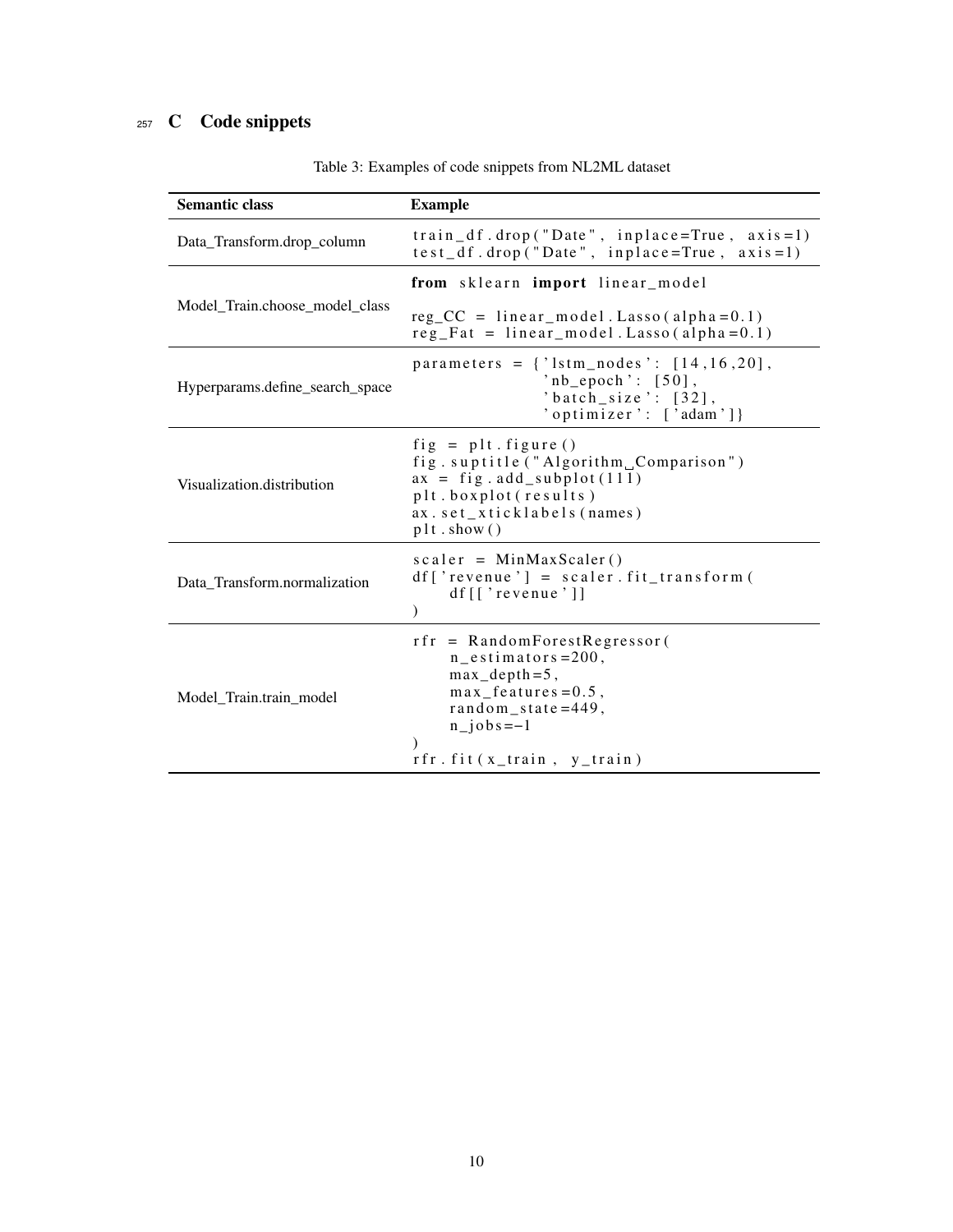## <sup>258</sup> D Selected hyperparameters for each model

| <b>Model</b>                     | Hyperparameter              | <b>Type</b> | <b>Value</b>   |
|----------------------------------|-----------------------------|-------------|----------------|
| SVM+Linear (Baseline)            | C                           | numeric     | 37.17          |
|                                  | min_df for TF-IDF           | integer     |                |
|                                  | max_df for TF-IDF           | numeric     | 0.31           |
| $SVM + Poly$                     | $\mathcal{C}$               | numeric     | 1.43           |
|                                  | Degree of poly kernel       | integer     | 3              |
|                                  | min_df for TF-IDF           | integer     | 6              |
|                                  | max_df for TF-IDF           | numeric     | 0.30           |
| $SVM + RBF$                      | $\mathcal{C}$               | numeric     | 8.71           |
|                                  | min df for TF-IDF           | integer     | 7              |
|                                  | max df for TF-IDF           | numeric     | 0.39           |
| <b>Multinomial NB</b>            | Alpha                       | numeric     | 0.01           |
|                                  | min_df for TF-IDF           | integer     | $\mathfrak{D}$ |
|                                  | max_df for TF-IDF           | numeric     | 0.57           |
| Complementary NB                 | Alpha                       | numeric     | 0.29           |
|                                  | min_df for TF-IDF           | integer     | 2              |
|                                  | max_df for TF-IDF           | numeric     | 0.30           |
| Bernoulli NB                     | Alpha                       | numeric     | 0.01           |
|                                  | min df for TF-IDF           | integer     | 5              |
|                                  | max_df for TF-IDF           | numeric     | 0.30           |
| <b>NBSVM</b>                     | C for SVM                   | numeric     | 0.50           |
|                                  | Kernel type                 | categorical | Linear         |
|                                  | Alpha for Naive Bayes       | numerical   | 4.22           |
|                                  | min_df for TF-IDF           | integer     | 1              |
|                                  | max_df for TF-IDF           | numeric     | 0.94           |
| NBSVM (binarization)             | C for SVM                   | numeric     | 0.10           |
|                                  | Kernel type                 | categorical | Linear         |
|                                  | Alpha for Naive Bayes       | numerical   | 0.28           |
|                                  | min df for TF-IDF           | integer     | 3              |
|                                  | max_df for TF-IDF           | numeric     | 0.94           |
| NBSVM (bigrams)                  | C for SVM                   | numeric     | 0.10           |
|                                  | Kernel type                 | categorical | Linear         |
|                                  | Alpha for Naive Bayes       | numerical   | 2.51           |
|                                  | min df for TF-IDF           | integer     | 2              |
|                                  | max_df for TF-IDF           | numeric     | 0.95           |
| <b>RNN</b>                       | RNN cell type               | categorical | <b>LSTM</b>    |
|                                  | Size of hidden state        | integer     | 180            |
|                                  | Size of linear layer        | integer     | 269            |
| RNN + Attention                  | RNN cell type               | categorical | <b>LSTM</b>    |
|                                  | Size of hidden state        | integer     | 100            |
|                                  | Size of linear layer        | integer     | 135            |
| $SVM + Augmentation$             | C                           | numeric     | 5.82           |
|                                  | Kernel type                 | categorical | Linear         |
|                                  | min_df for TF-IDF           | integer     | 2              |
|                                  | max_df for TF-IDF           | numeric     | 0.30           |
|                                  | Percent of masked variables | numeric     | 0.93           |
| $RNN + Attention + Augmentation$ | RNN cell type               | categorical | <b>LSTM</b>    |
|                                  | Size of hidden state        | integer     | 169            |

Table 4: Hyperparameters for models without hierarchy and first level of hierarchical models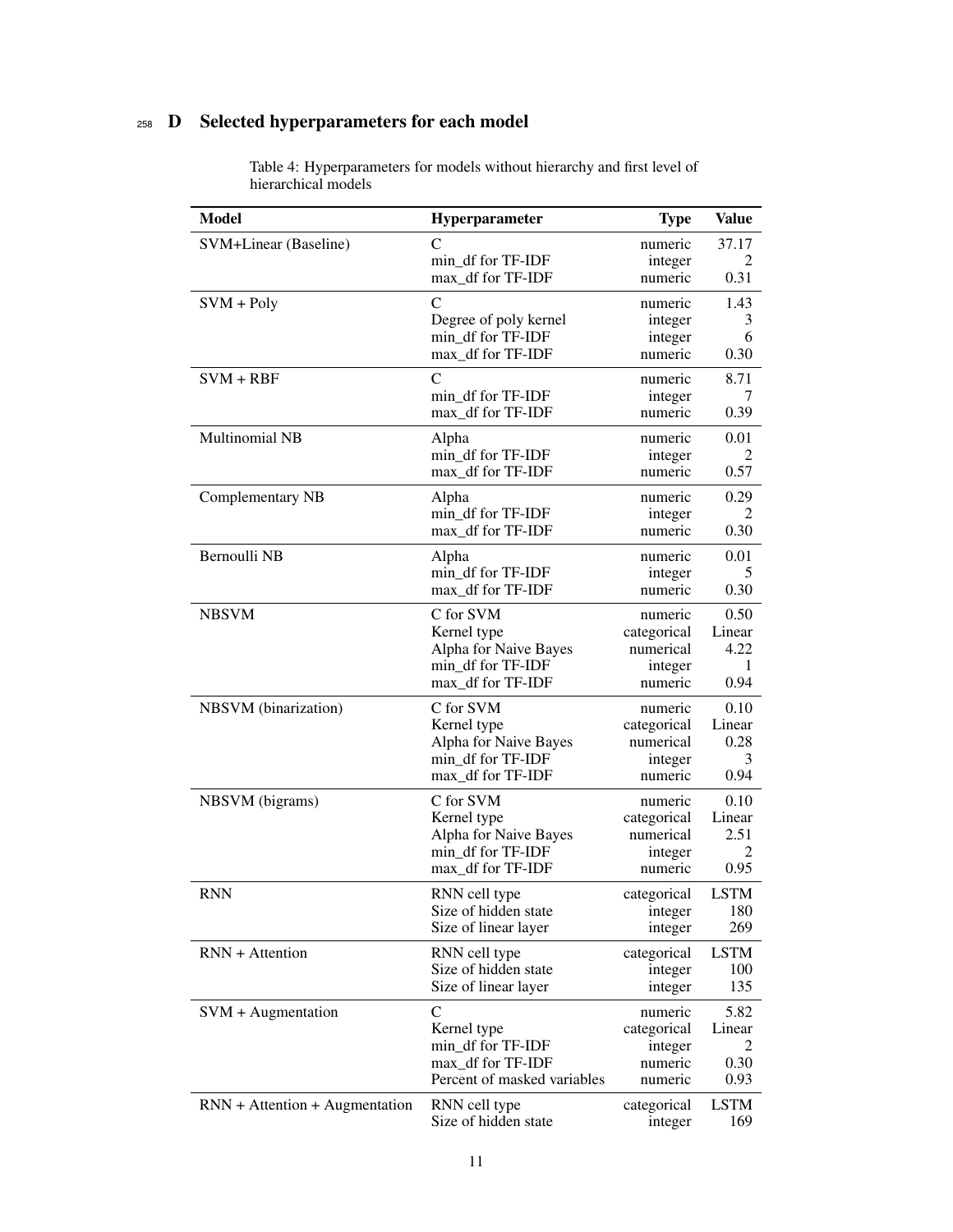|                               | Size of linear layer                                       | integer                                      | 255                      |
|-------------------------------|------------------------------------------------------------|----------------------------------------------|--------------------------|
|                               | Percent of masked variables                                | numeric                                      | 99.7%                    |
| SVM+SVM Hierarchy (1st level) | C                                                          | numeric                                      | 149.65                   |
|                               | Kernel type                                                | categorical                                  | Poly                     |
|                               | Degree of poly kernel                                      | integer                                      | $\mathfrak{D}$           |
| RNN+SVM Hierarchy (1st level) | RNN cell type                                              | categorical                                  | <b>LSTM</b>              |
|                               | Size of hidden state                                       | integer                                      | 143                      |
|                               | Size of linear layer                                       | integer                                      | 185                      |
| Pseudo labels 20 %            | C                                                          | numeric                                      | 98.37                    |
|                               | Kernel type                                                | categorical                                  | linear                   |
|                               | min_df for TF-IDF                                          | integer                                      | 3                        |
|                               | max_df for TF-IDF                                          | numeric                                      | 0.53                     |
| Pseudo labels 40 %            | C                                                          | numeric                                      | 121.59                   |
|                               | Kernel type                                                | categorical                                  | linear                   |
|                               | min df for TF-IDF                                          | integer                                      | 3                        |
|                               | max_df for TF-IDF                                          | numeric                                      | 0.41                     |
| Pseudo labels 100\%           | C<br>Kernel type<br>min df for TF-IDF<br>max_df for TF-IDF | numeric<br>categorical<br>integer<br>numeric | 145.56<br>linear<br>0.26 |

Table 5: Hyperparameters for SVM+SVM Hierarchy (2nd level). Separate parameters for each upper level class. If upper level class is not present in this table, then it has one subclass and hence does not require a second level classificator.

| <b>Upper level class</b> | Hyperparameter        | <b>Type</b> | <b>Value</b> |
|--------------------------|-----------------------|-------------|--------------|
| Data Extraction          | C                     | numeric     | 135.49       |
|                          | Kernel type           | categorical | Linear       |
|                          | min_df for TF-IDF     | integer     | 50           |
|                          | max_df for TF-IDF     | numeric     | 0.89         |
| <b>EDA</b>               | C                     | numeric     | 4.70         |
|                          | Kernel type           | categorical | Linear       |
|                          | min_df for TF-IDF     | integer     | 4            |
|                          | max_df for TF-IDF     | numeric     | 0.61         |
| Environment              | C                     | numeric     | 232.06       |
|                          | Kernel type           | categorical | Linear       |
|                          | min_df for TF-IDF     | integer     | 6            |
|                          | max_df for TF-IDF     | numeric     | 0.81         |
| Model_Train              | C                     | numeric     | 9.63         |
|                          | Kernel type           | categorical | <b>RBF</b>   |
|                          | min_df for TF-IDF     | integer     | 17           |
|                          | max_df for TF-IDF     | numeric     | 0.47         |
| Data_Transform           | C                     | numeric     | 298.83       |
|                          | Kernel type           | categorical | Linear       |
|                          | min_df for TF-IDF     | integer     | 2            |
|                          | max_df for TF-IDF     | numeric     | 0.20         |
| Model_Evaluation         | $\subset$             | numeric     | 0.84         |
|                          | Kernel type           | categorical | Poly         |
|                          | Degree of poly kernel | integer     | 3            |
|                          | min_df for TF-IDF     | integer     | 16           |
|                          | max_df for TF-IDF     | numeric     | 0.50         |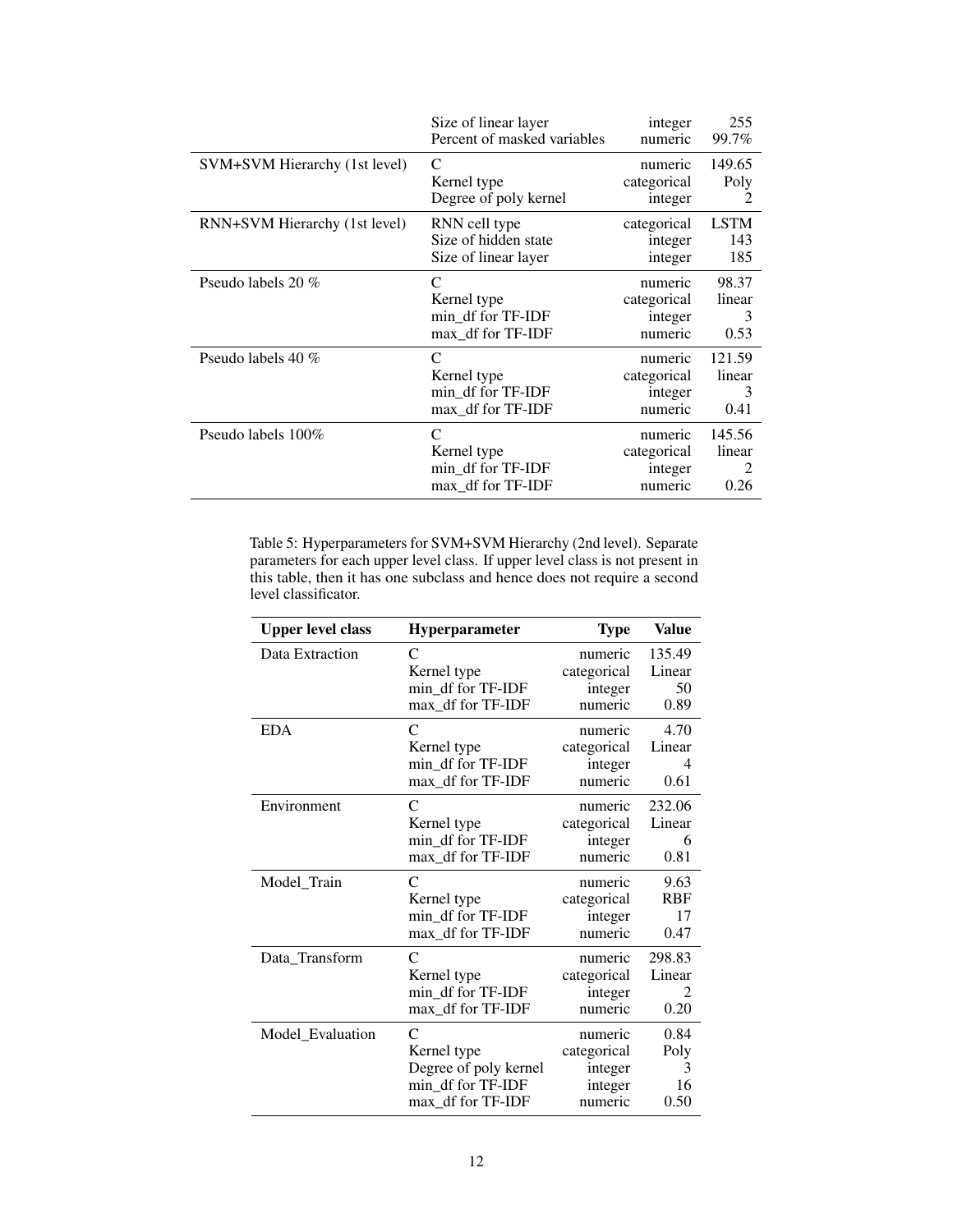| Data_Export       | Kernel type<br>min df for TF-IDF<br>max df for TF-IDF      | numeric<br>categorical<br>integer<br>numeric | 5.35<br><b>RBF</b><br>23<br>0.83 |
|-------------------|------------------------------------------------------------|----------------------------------------------|----------------------------------|
| Hyperparam_Tuning | C<br>Kernel type<br>min_df for TF-IDF<br>max df for TF-IDF | numeric<br>categorical<br>integer<br>numeric | 20.03<br><b>RBF</b><br>6<br>0.26 |
| Visualization     | Kernel type<br>min_df for TF-IDF<br>max df for TF-IDF      | numeric<br>categorical<br>integer<br>numeric | 865.58<br>Linear<br>0.66         |

Table 6: Hyperparameters for RNN+SVM Hierarchy (2nd level). Separate parameters for each upper level class. If upper level class is not present in this table, then it has one subclass and hence does not require a second level classificator.

| <b>Upper level class</b> | Hyperparameter        | <b>Type</b> | <b>Value</b> |
|--------------------------|-----------------------|-------------|--------------|
| Data Extraction          | C                     | numeric     | 7.66         |
|                          | Kernel type           | categorical | <b>RBF</b>   |
|                          | min_df for TF-IDF     | integer     | 17           |
|                          | max_df for TF-IDF     | numeric     | 0.88         |
| <b>EDA</b>               | $\overline{C}$        | numeric     | 1.71         |
|                          | Kernel type           | categorical | Linear       |
|                          | min_df for TF-IDF     | integer     | 6            |
|                          | max_df for TF-IDF     | numeric     | 0.32         |
| Environment              | $\overline{C}$        | numeric     | 462.65       |
|                          | Kernel type           | categorical | <b>RBF</b>   |
|                          | min df for TF-IDF     | integer     | 16           |
|                          | max df for TF-IDF     | numeric     | 0.87         |
| Model_Train              | C                     | numeric     | 4.58         |
|                          | Kernel type           | categorical | Linear       |
|                          | min df for TF-IDF     | integer     | 1            |
|                          | max_df for TF-IDF     | numeric     | 0.90         |
| Data_Transform           | $\overline{C}$        | numeric     | 204.62       |
|                          | Kernel type           | categorical | Linear       |
|                          | min_df for TF-IDF     | integer     | 2            |
|                          | max_df for TF-IDF     | numeric     | 0.45         |
| Model_Evaluation         | $\overline{C}$        | numeric     | 2.03         |
|                          | Kernel type           | categorical | Linear       |
|                          | min_df for TF-IDF     | integer     | 3            |
|                          | max df for TF-IDF     | numeric     | 0.63         |
| Data_Export              | $\overline{C}$        | numeric     | 26.49        |
|                          | Kernel type           | categorical | Poly         |
|                          | Degree of poly kernel | numeric     | 2            |
|                          | min df for TF-IDF     | integer     | 23           |
|                          | max_df for TF-IDF     | numeric     | 0.93         |
| Hyperparam_Tuning        | C                     | numeric     | 14.58        |
|                          | Kernel type           | categorical | Linear       |
|                          | min_df for TF-IDF     | integer     | 10           |
|                          | max df for TF-IDF     | numeric     | 0.65         |
| Visualization            | $\mathcal{C}$         | numeric     | 2.48         |